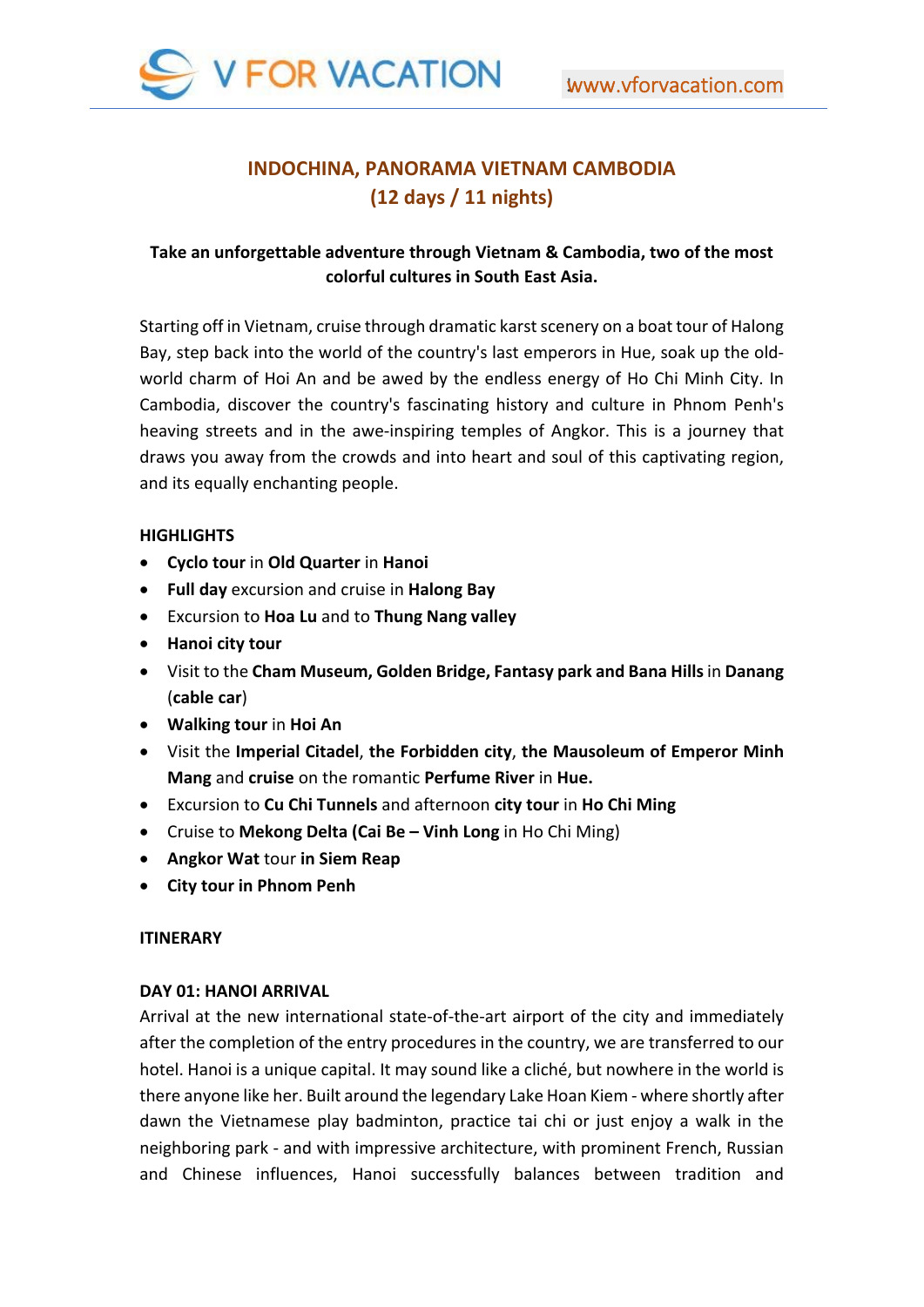

modernism. Our first contact with the bustling city center will take place in the most traditional way. Bicycle‐taxi ride in the old commercial area with thirty‐six streets ‐ each dedicated to a different business union ‐ operating since the 11th century. Today hundreds of outdoor restaurants, atmospheric cafes, wandering bands and colorful night markets characterize the area, while the walk that will follow along the shore of the lake will help in our better orientation.

Meals included: None

# **DAY 02: HANOI ‐ FULL DAY EXCURSION TO HA LONG ‐ HANOI**

Ha Long Bay, the "Jewel of Vietnam", has been on the UNESCO World Heritage List since 1992 and on the Vietnam National Heritage List since 1962. Today's excursion will reveal the rare beauty of mountain grooves of the northeastern mountains of Vietnam. Having an area of 1,553 sq.km. Scattered over 1,600 limestone islets with dense vegetation, Ha Long Bay creates unique images and captivates visitors, causing awe at its spectacle. The geological formations are about 500 million years old and similar geological, morphological, climatic and cultural phenomena appear in the wider zone of the bay. The cruise with a traditional boat, among the massive formations, is a unique experience. Hundreds of green rocks, the result of millions of years of soil erosion, compose a dreamy landscape that gave birth to myths and legends, was almost deified by the local tribes and fully satisfies all the senses of the visitor. The tour of one of the enchanting caves with stalactites and stalagmites and the delicious meal with seafood and other Vietnamese traditional dishes, complete the experience of the day. Late afternoon return to Hanoi complete the experience of the day.

Meals included: Breakfast, Lunch, Dinner

# **DAY 03: HANOI ‐ HOA LU ‐ THUNG NANG VALLEY ‐ HANOI**

After breakfast we will be transported to the ancient capital of Vietnam, Hoa Lu, which is also called "Ha Long Bay Land". We will visit the two temples dedicated to Dinh and Le, which are located in an idyllic setting. Soon we will be transferred to Thung Nang, which is a pristine and untouched area. Thung Nang Valley is in the middle of the mountain rocks, which are covered with trees and with many hidden charms to be discovered. On the cruise that will follow we will admire the impressive rock formations, the picturesque mountains, the unique rivers ‐ caves and we will see the local villagers fishing in this wild area. The serenity of the landscape with the rice fields, the high ‐ imposing rocks and the sacred caves will simply seduce us. In the afternoon we will return to Hanoi.

Meals included: Breakfast, Dinner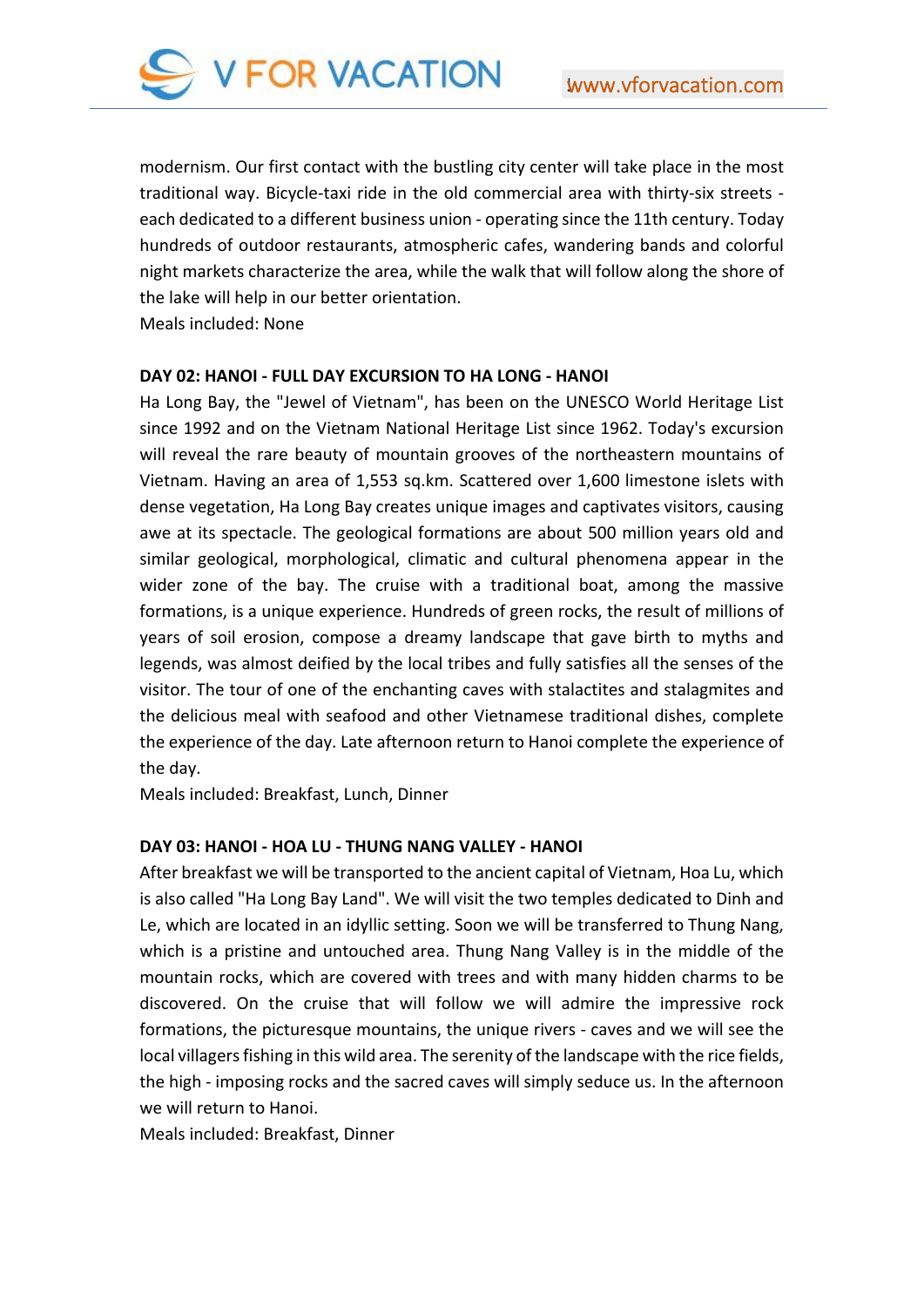**V FOR VACATION** 

#### **DAY 04: HANOI CITY TOUR**

Hanoi was the capital of French Indochina and the administrative center. During World War II it was occupied by the ruthless Japanese, liberated in 1945 and became the headquarters of the Vietnam War fighting battalions. When the French left in 1954 they left behind a series of temples, government buildings, hotels and villas with European style and western architecture. It is a city with more than 1,000 years of history and is rightly considered the spiritual and cultural center of Vietnam. The tour is simply shocking. The magnificent white French colonial buildings charm with their elegance the house of Ho Chi Minh, leader of the new Vietnam, impresses with its austerity while its majestic mausoleum is a great example of the respect that the Vietnamese nurture in the face of the politician who changed the course of history. The Chinese-style Temple of Ngok Son and The Huc Bridge over the lake are the ultimate symbols of Hanoi, while the beautifully decorated 11th‐century Temple of Literature and the elegant iconostasis of the One Pillar are the culmination of its strict Buddhist tradition, city. Our tour concludes at the very interesting Ethnological Museum, with rich exhibits that will introduce us to the daily life and rich tradition of the various minority tribes of North Vietnam. In the afternoon we will watch, in a specially designed theater, the only spectacle in the world of "Water Puppets". Overnight at hotel in Hanoi.

Meals included: Breakfast, Dinner

# **DAY 05: HANOI ‐ DA NANG ‐ HOI AN**

Today we will meet the different face of central Vietnam. Transfer to the airport and flight to the modern city of Da Nang, the largest port in central Vietnam, on the shores of the China Sea, at the foot of the "Marble Mountains" and the country's fourth largest urban core. Visit to the magnificent museum, with the famous findings of the Cham theocratic civilization, a late Hindu civilization that flourished in the area in the 7th century and then a stop at the famous "China Beach", where the first American Marines landed during the bloody Vietnam War. At noon he will find us in the famous and picturesque Hoi An, one of the most beautiful images the country has to present. Afternoon tour of the intact old Portuguese harbor with arched bridges. Overnight at hotel in Hoi An.

Meals included: Breakfast, Dinner

# **DAY 06: HOI AN ‐ HUE**

Today, through a beautiful route to the heights of the mountains of central Vietnam, and crossing some of Indochina's longest tunnels, we continue on to the imperial city of Hue. It is located in the province of Thừa Thiên ‐ Huế, is built along the Sông Hương River and under the Nguyen government was the official capital of the country.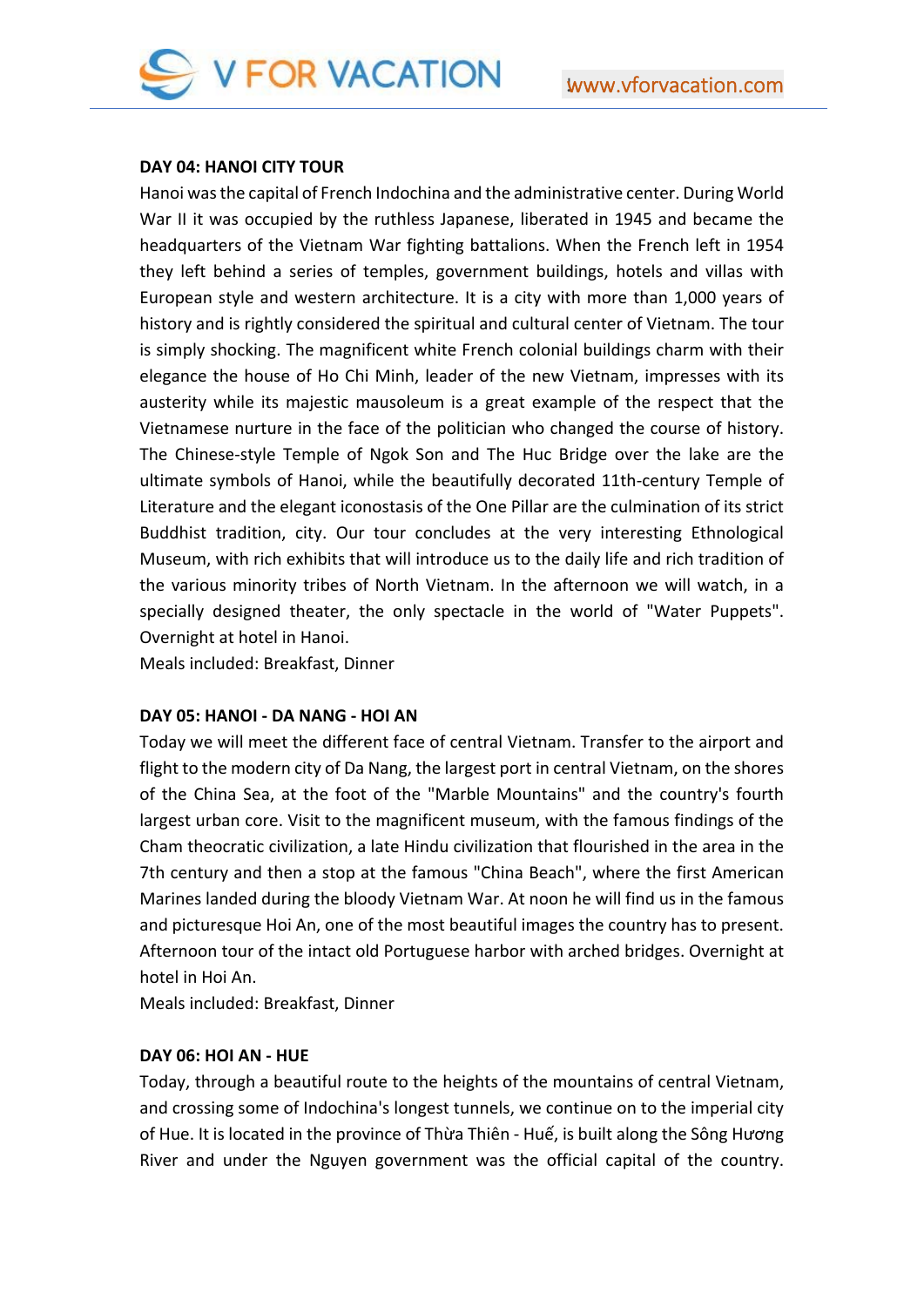

Despite all the devastation it suffered during the war, it is full of memories of that golden age of the dominance of the powerful dynasties of central Vietnam. During the turbulent period of the Dirty War, Hue belonged to South Vietnam. The city was hit hard when, in the so-called Battle of Hue in 1968, many of its buildings were destroyed by US forces. while Vietcong forces carried out mass killings of a large part of the population. Afternoon tour of the imposing "Acropolis", in which the ruins of the mysterious Forbidden City have a prominent place, which, like the whole city, also suffered severe damage from the American bombers but today has been restored and of course retains its nobility.

Meals included: Breakfast, Dinner

#### **DAY 07: HUE ‐ SAI GON**

The tour of the historic Hue continues this morning, with a visit to the decoratively austere tombs of the emperors of the Ngyen Dynasty, just beyond the city limits, which impress with their size and unpretentious beauty, while the experience awaits us. A boat trip on the "River of Aromas" that ends with a disembarkation at the famous practicing Tien Moon Pagoda, the ultimate religious Buddhist symbol of Hue. In the afternoon we are transported to the airport for the flight to Sai Gon Martyrdom, now officially called Ho Chi Minh City, which has been transformed into a state‐of‐the‐art metropolis of Western standards, drawing the chariot of Vietnam's rapid economic growth. Transfer to the hotel and immediately after a walk to the old French colonial center.

Meals included: Breakfast, Dinner

# **DAY 08: SAI GON ‐ CU CHI TUNNELS ‐ SAI GON**

The rich morning tour of the proud and tragic city evokes sad memories of the gloomy days of the war, but is accompanied by images of unprecedented growth and progress that impress the traveler. The old presidential palace of South Vietnam and today the Museum of Reunification, the Museum of War but also the magnificent French historic center with main landmarks the City Hall, the Cathedral of Our Lady and of course the famous Post Office, work of Eiffel, Mr. in our tour. Finally, after passing through Cholon, the bustling Chinese Quarter of the city, we head to the tunnels of Cu Chi, known for the Vietnam War and a strong proof of ingenuity. Meals included: Breakfast, Dinner

# **DAY 09: SAI GON ‐ CAI BE ‐ SIEM REAP**

Today we will get to know the Mekong Delta region. It is the southernmost part of Vietnam, includes 12 provinces, covers 40,000 sq.km. with a population of 17 million inhabitants. The great "River of the Nine Dragons" offers in its vast delta incredible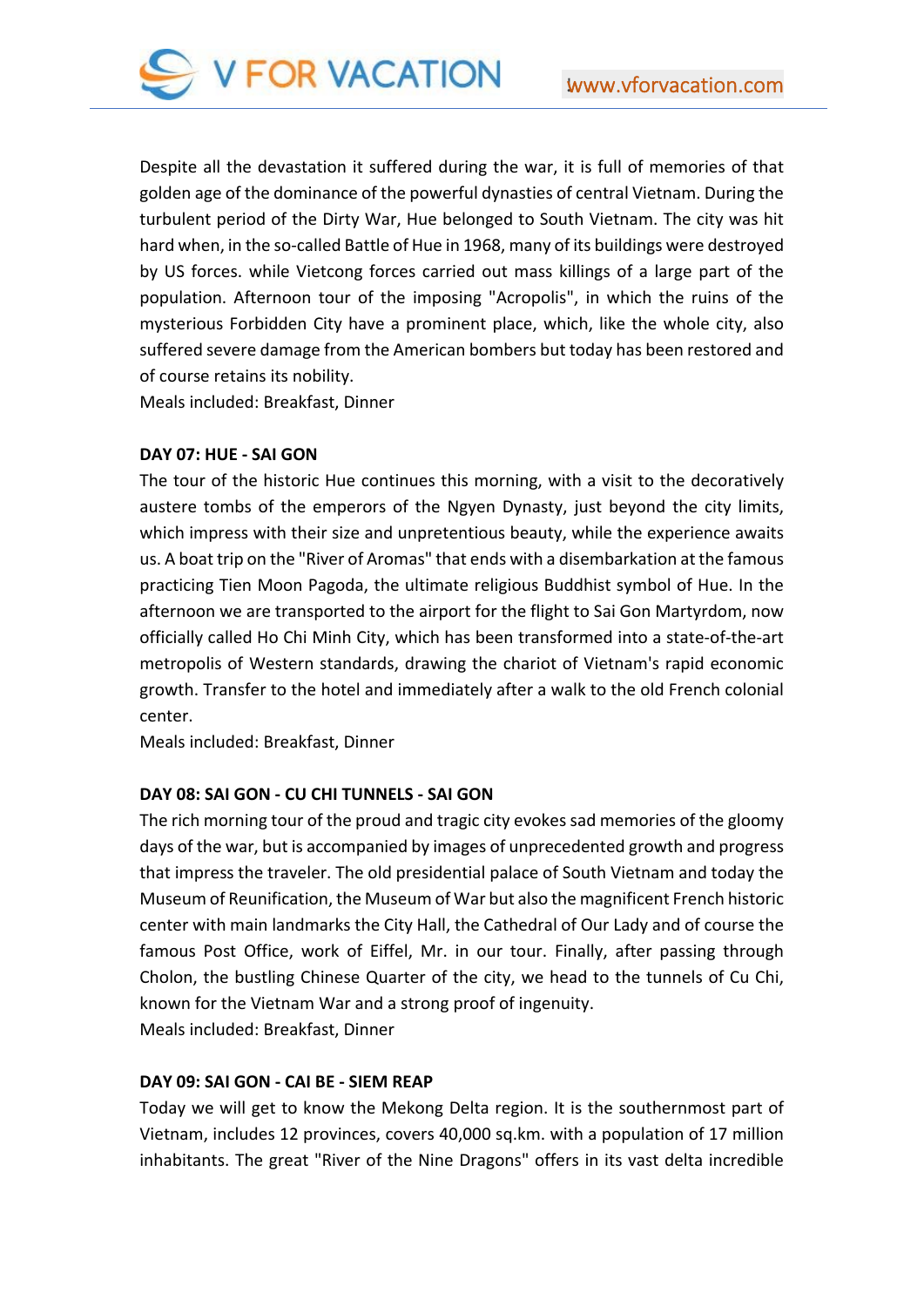

images to the traveler, with the women boatmen with the triangular hats, the floating markets and the narrow canals. We will start from the dock of Cai Bei, we will board our private boat and we will be transported to the homonymous floating market, thus having the opportunity to experience the uniqueness of the area, as the purchases and exchanges of products take place from boat to boat. Later we will visit a traditional village and see the way of life of the inhabitants, We will taste traditional sweets while we will close our acquaintance with the life-giving river by sailing with special boats the narrow canals that it forms just before its exit to the waters of the South Sea. In the afternoon we are transferred to the airport for the flight to Siem Reap, Cambodia, while in the evening we will enjoy traditional flavors accompanied by music and religious dances Apsara of the legendary Khmer. Meals included: Breakfast, Apsara Dance Dinner

#### **DAY 10: SIEM REAP ‐ ANGKOR WAT TOUR**

The complex of temples of the Angkor Kingdom, which is the largest religious structure in the world, causes admiration and awe. It is located in the inhospitable jungle, a stone's throw from the lively and noisy city of Siem Reap and began to be built during the reign of Suryawarman II in the 12th century, and was finalized during the reign of Jayawan. 7th. The famous buildings were originally built as Hindu religious monuments by the Khmer empire, then turned into Buddhist temples, until they declined and were abandoned. Our day begins with a visit to the archeological site of Angkor Tom. It is a unique experience, since the wonderful monuments left as a legacy for the next generations by the versatile Khmer, are the most majestic of the Asian continent. The South Gate, the magnificent Bayonne, the ruins of the former palace and of course the famous platforms of the Elephants and the Leper King give us a very satisfying taste of the grandeur of the Khmer architectural view. Then we visit the famous Tam Prom Temple, with huge tree trunks springing menacingly through the walls of the buildings of the former monastery‐palace, which became famous from the Hollywood movies. We continue to the imposing temple complex of Angkor Wat, which was the main place of worship and at the same time the capital of the legendary kingdom of Angkor. It was a sacred place of many religions, both Hinduism and Buddhism. The temple is the symbol of Cambodia.

Meals included: Breakfast, Dinner

#### **DAY 11: SIEM REAP ‐ PHNOM PENH**

In the morning we leave the historic Siem Reap and after a dusty journey, about an hour and passing colorful villages with wooden houses, on stilts, we approach the beautiful Lake Tonle Sap, which is considered the largest inland lake in Asia. The speedboat that will follow will give us the opportunity to observe floating straw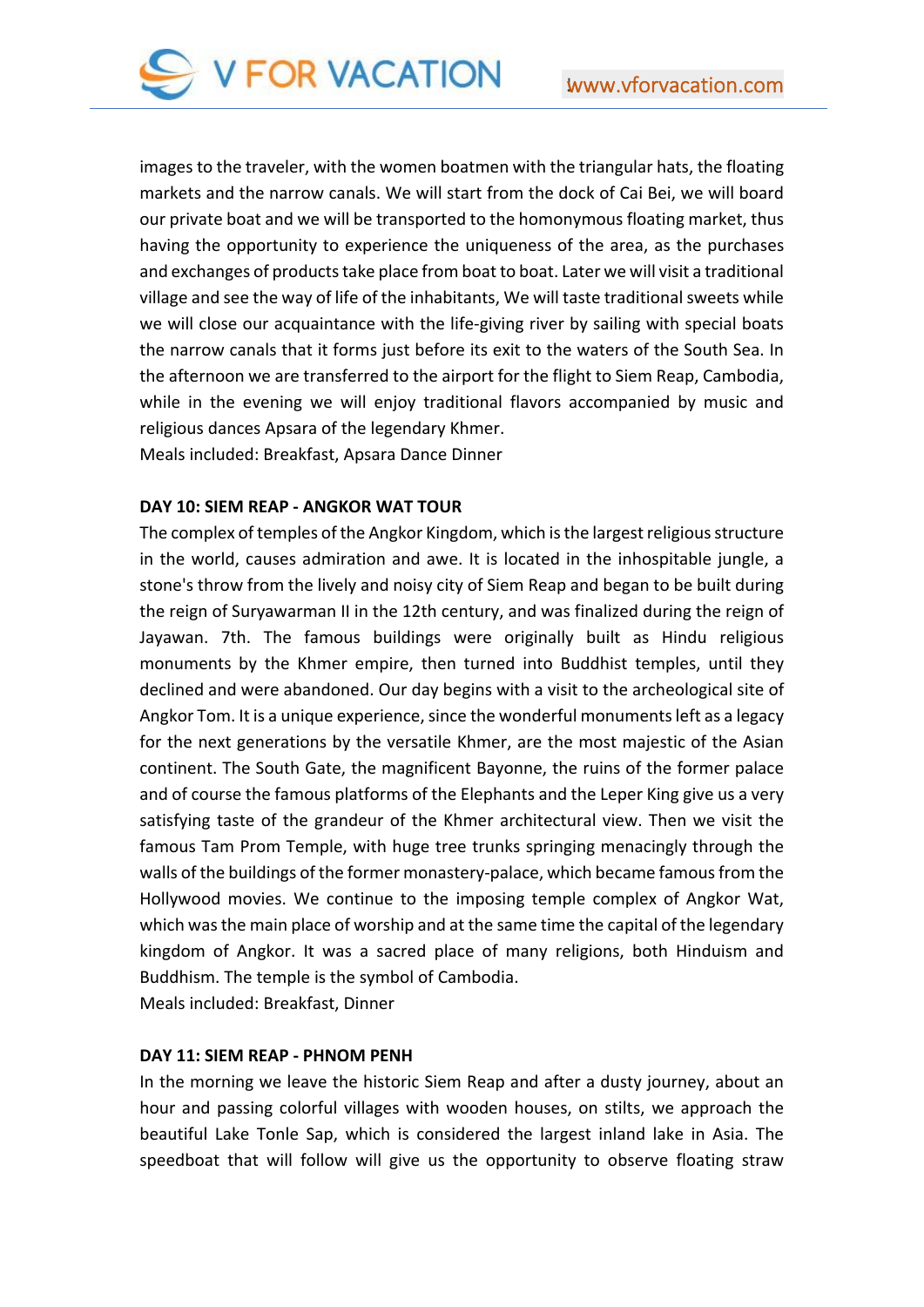

settlements and to realize the difficult daily life of rural people, who live in makeshift huts on the water. We will make a stop at the local school and then, returning to Siem Reap, we will be informed about the famous School of Sculpture, which is flourishing in Cambodia. In the afternoon transfer to the airport and flight to the martyrdom capital of the country, Phnom Penh.

Meals included: Breakfast, Dinner

# **DAY 12: PHNOM PENH ‐ DEPARTURE**

The acquaintance with the Cambodian capital is a pleasant surprise. An open-air city, right on the banks of the imposing Mekong, is characterized by well-designed roads, many green lungs and a variety of attractions. We start from Mrs. Penh Hill, from where the city got its name. There is the complex of Punj Buddhist temples while the view of the city is literally breathtaking. Next is a visit to the majestic Royal Palace with its visibly Thai influence and the famous Silver Pagoda, the tragic Genocide Museum housed in the famous former Tul Slang prison where the horrific crimes committed by the red and white walk on the newly formed promontory of the Mekong River. We will stop for a while at the monument of Independence and we will end with the very interesting National Museum. In the afternoon we are transferred to the airport for the flight back home.

Meals included: Breakfast

# **RATES**

# **Prices p/p in Euros**

| <b>Travel Period</b><br>(Daily) | Dbl share p/p | <b>Sgl suppl</b> | <b>Hotels</b> | <b>Type of travel</b> |
|---------------------------------|---------------|------------------|---------------|-----------------------|
| $01/01/21 - 30/04/21$           | 2.270         | 540              |               |                       |
| $01/05/21 - 30/09/21$           | 2.200         | 510              | $4*$          | Private services      |
| $01/10/21 - 30/12/21$           | 2.320         | 600              |               |                       |

**• Special conditions may apply during Easter Week (from March 26 to April 3 2021). Please ask us.**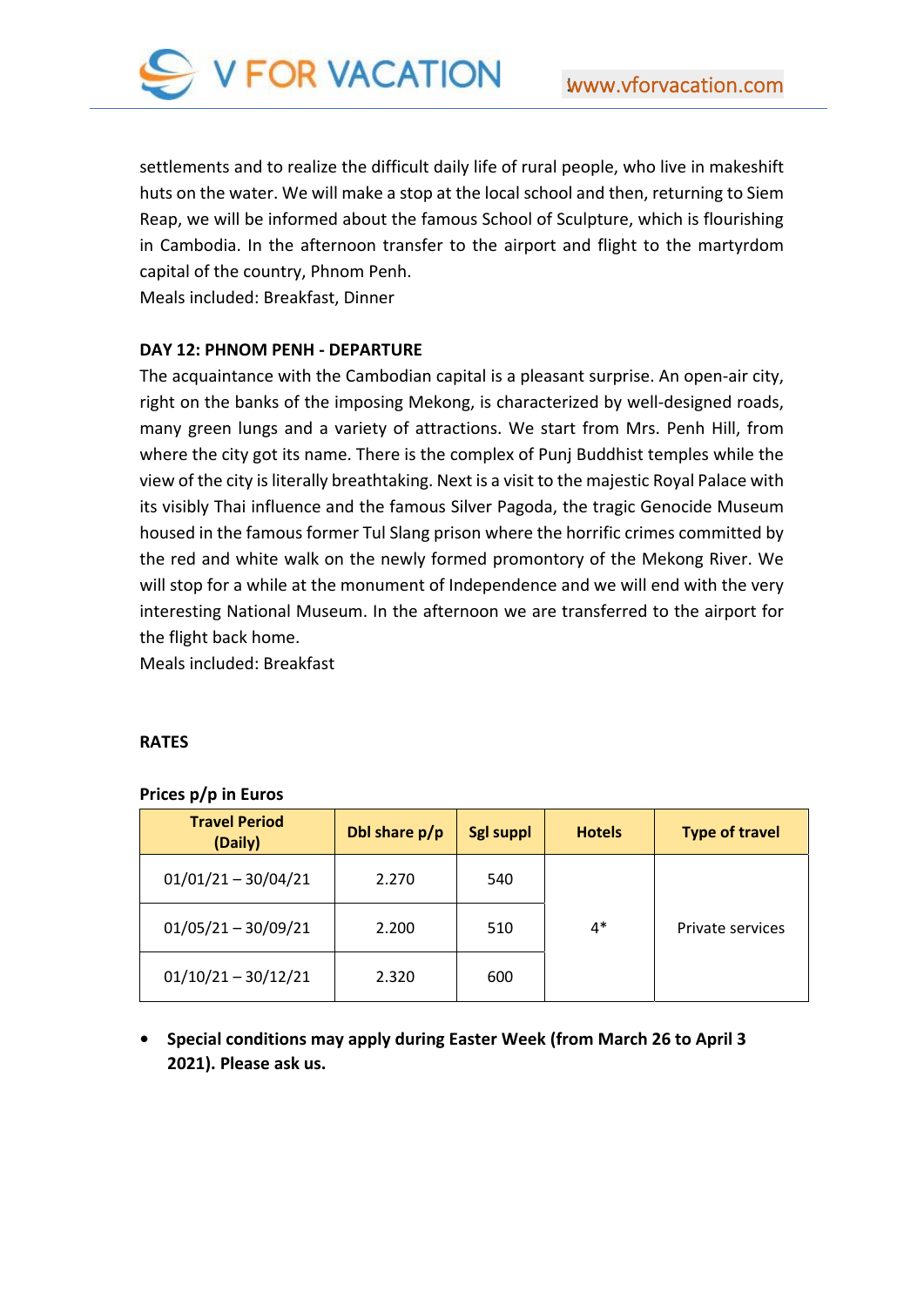

#### **Notes**

Travel Period: Range of time price are valid. Should your desired trip dates cover 2 different travel periods, rates should be recalculated and proposed to you by mail.

Type of Travel: vforvacation offers two types of travel

- a) **Shared services** which means "seat in coach" basis tours with multinational fellow travelers' groups
- b) **Private services** which means that all arrangements and land services are on individual basis

Single supplement: Cost of Single supplement is only valid on a basis of minimum 3 paying passengers travelling together

For Solo travelers on private service tours, rates should be recalculated and proposed to you by mail.

# **INCLUSIONS**

- **Accommodation Hanoi:** MK Premier hotel **Halong bay:** Pelican Cruise **Hue:** ldora hotel **Hoi An:** Belle Maison Hadana Hoi An resort & spa **Ho Chi Minh:** Eden Star Sai Gon hotel **Siem Reap:** Somadevi Angkor hotel **Phnom Penh:** Kravan hotel
- Hotel accommodation based on twin rooms sharing with daily breakfast at hotel
- Private transportation with A/C vehicle on tour
- Entrance fees on tour
- Private boat trip visiting on Halong Bay (04 hours), on Perfume river in Hue and on Mekong river visit floating market
- Air tickets: **Hanoi ‐ Da Nang, Hue ‐ Ho Chi Minh ‐ Siem Reap ‐ Phnom Penh** on economy class
- 10 Meals included as indicated at local restaurant
- **•** English speaking tour guide
- 02 mineral water per person per day tour